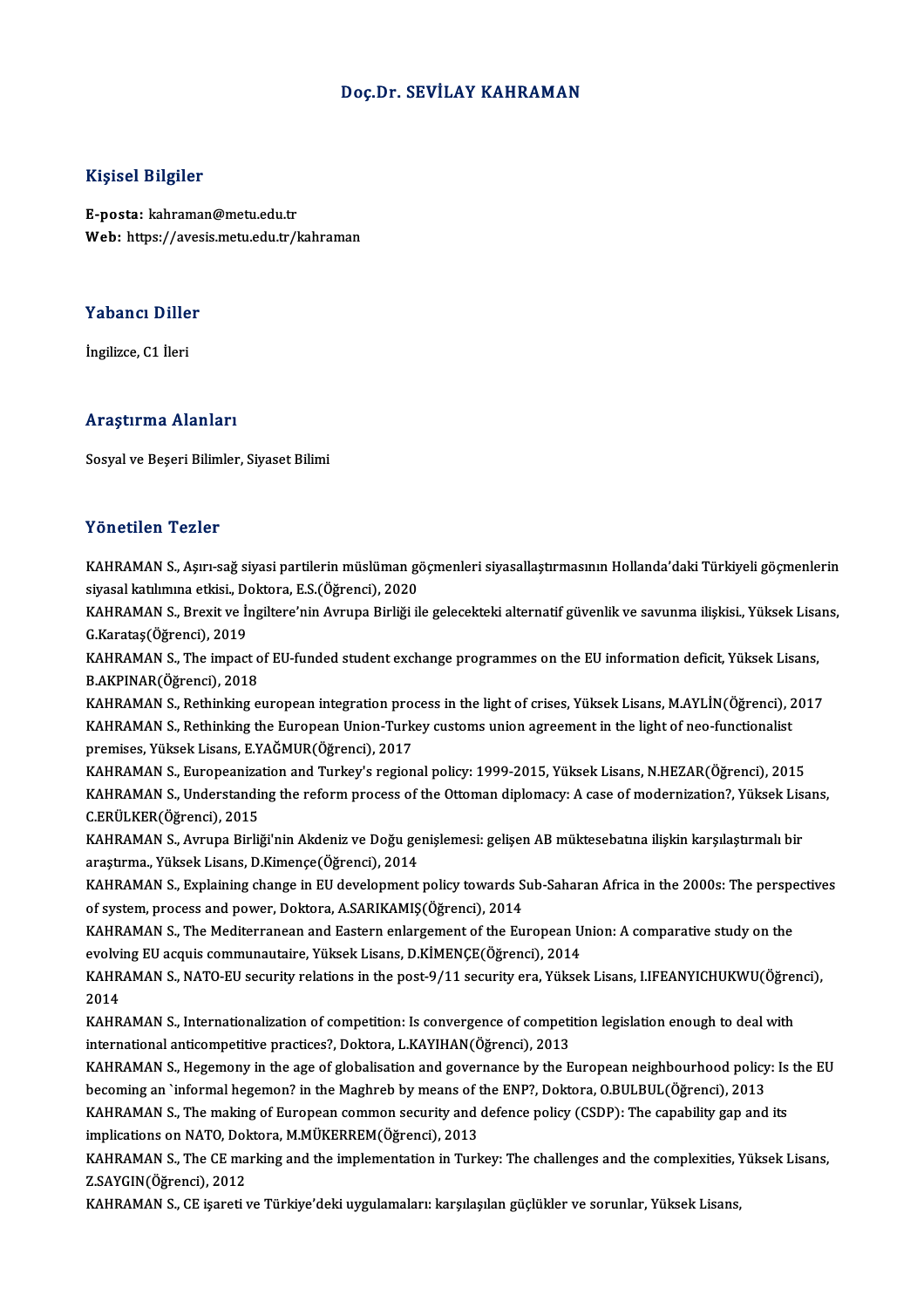Z.Saygın(Öğrenci),2012

Z.Saygın(Öğrenci), 2012<br>KAHRAMAN S., European Union?Africa relations in the 21st century, Yüksek Lisans, A.AGUFANA(Öğrenci), 2011<br>KAHRAMAN S. 21. vüzyılda AR Afrika iliakileri, Yüksek Lisans, MAgyfone (Öğrenci), 2011 Z.Saygın(Öğrenci), 2012<br>KAHRAMAN S., European Union?Africa relations in the 21st century, Yüksek Lisans, A.AGU<br>KAHRAMAN S., 21. yüzyılda AB-Afrika ilişkileri., Yüksek Lisans, M.Agufana(Öğrenci), 2011<br>KAHRAMAN S., The Middl

KAHRAMAN S., European Union?Africa relations in the 21st century, Yüksek Lisans, A.AGUFANA(Öğrenci), 2011<br>KAHRAMAN S., 21. yüzyılda AB-Afrika ilişkileri., Yüksek Lisans, M.Agufana(Öğrenci), 2011<br>KAHRAMAN S., The Middle Eas KAHRAMAN S., 21. yüzyılda AB-Afrika ilişkileri., Yükse<br>KAHRAMAN S., The Middle East as a regional security<br>the JDP rule, Yüksek Lisans, E.VURAL(Öğrenci), 2010<br>KAHPAMAN S. Reforming the Euronean Union budge KAHRAMAN S., The Middle East as a regional security complex: Continuities and changes in Turkish fore<br>the JDP rule, Yüksek Lisans, E.VURAL(Öğrenci), 2010<br>KAHRAMAN S., Reforming the European Union budget: A social construct

the JDP rule, Yüksek Lisans, E.VURAL(Öğrenci), 2010<br>KAHRAMAN S., Reforming the European Union budget: A social constructivist policy approach, Doktora,<br>M.DENİZ(Öğrenci), 2010 KAHRAMAN S., Reforming the European Union budget: A social constructivist policy approach, Doktora,<br>M.DENİZ(Öğrenci), 2010<br>KAHRAMAN S., Analysis of the role of the European Union as a foreign and security policy actor in t

M.DENİZ(Öğrenci), 2010<br>KAHRAMAN S., Analysis of the role of the European Union as a fore<br>The Middle East Peace Process, Doktora, T.ÖZGÜR(Öğrenci), 2010<br>KAHRAMAN S. Segurity through integration: The EU as a pluralisti KAHRAMAN S., Analysis of the role of the European Union as a foreign and security policy actor in the p<br>The Middle East Peace Process, Doktora, T.ÖZGÜR(Öğrenci), 2010<br>KAHRAMAN S., Security through integration: The EU as a

The Middle East Peace P<br>KAHRAMAN S., Security<br>P.AŞAN(Öğrenci), 2008<br>KAHRAMAN S. A conton

KAHRAMAN S., Security through integration: The EU as a pluralistic security community, Yüksek Lisans,<br>P.AŞAN(Öğrenci), 2008<br>KAHRAMAN S., A content analysis of the security dimension of the Turkish accession to the European P.AŞAN(Öğrenci), 2008<br>KAHRAMAN S., A content analysis of the security dimension of the Turkish accession to the European Union, Yüksek<br>Lisans, A.SAYIN(Öğrenci), 2008 KAHRAMAN S., A content analysis of the security dimension of the Turkish accession to the European Union, Yüksek<br>Lisans, A.SAYIN(Öğrenci), 2008<br>KAHRAMAN S., The effectiveness of the European Union as a normative power: Hum

Lisans, A.SAYIN(Öğrenci), 2008<br>KAHRAMAN S., The effectiveness of the European I<br>of Turkey, Yüksek Lisans, Y.SELİM(Öğrenci), 2008<br>KAHRAMAN S. The European neighbourbeed poli KAHRAMAN S., The effectiveness of the European Union as a normative power: Human rights conditionality in the case<br>of Turkey, Yüksek Lisans, Y.SELİM(Öğrenci), 2008<br>KAHRAMAN S., The European neighbourhood policy:An effectiv

of Turkey, Yüksek Lisans, Y.SELİM(Öğrenci), 2008<br>KAHRAMAN S., The European neighbourhood poli<br>Lisans, B.MAZLUM(Öğrenci), 2007 KAHRAMAN S., The European neighbourhood policy:An effective foreign policy tool for the European Union?, Yüksek<br>Lisans, B.MAZLUM(Öğrenci), 2007<br>KAHRAMAN S., Avrupa-Akdeniz ortaklığı'nın güvenlik boyutunda Ab'nin uluslarara

KAHRAMAN S., Avrupa-Akdeniz ortaklığı'nın güvenlik boyutunda Ab'nin uluslararası aktörlüğünün değerlendirilmesi, KAHRAMAN S., Avrupa-Akdeniz ortaklığı'nın güvenlik boyutunda Ab'nin uluslararası aktörlüğünün değerlendirilmesi,<br>Yüksek Lisans, S.GÖKSU(Öğrenci), 2007<br>KAHRAMAN S., Evolution of European Security and Defense Policy and its

Yükse<br>KAHR<br>2007<br><sup>KAHP</sup> KAHRAMAN S., Evolution of European Security and Defense Policy and its prospects, Yüksek Lisans, S.MENGİ(Ö.<br>2007<br>KAHRAMAN S., Kalkınmada işbirliğinde siyasi koşulluluk: Lome/cotonou ortaklığı-eleştirel bakış, Yüksek Lisans

2007<br>KAHRAMAN S., Kalkınmada işbirliğinde siyasi koşulluluk: Lome/cotonou ortaklığı-eleştirel bakış, Yüksek Lisans,<br>S.GÜVEN(Öğrenci), 2007 KAHRAMAN S., Kalkınmada işbirliğinde siyasi koşulluluk: Lome/cotonou ortaklığı-eleştirel bakış, Yüksek Lisans,<br>S.GÜVEN(Öğrenci), 2007<br>KAHRAMAN S., Avrupa Birliği'nin Türkiye ve Bulgaristan'a uyguladığı genişleme stratejisi

S.GÜVEN(Öğrenci), 2007<br>KAHRAMAN S., Avrupa Birliği'nin Türkiye ve Bulgaristan'a uyguladığı genişlem<br>bulundurarak karşılaştırılmalı çalışması., Yüksek Lisans, Ş.Bilgi(Öğrenci), 2007<br>KAHRAMAN S. A semparatiye study of the EU KAHRAMAN S., Avrupa Birliği'nin Türkiye ve Bulgaristan'a uyguladığı genişleme stratejisinin çevre yardımı göz önün<br>bulundurarak karşılaştırılmalı çalışması., Yüksek Lisans, Ş.Bilgi(Öğrenci), 2007<br>KAHRAMAN S., A comparative

bulundurarak karşılaştırılmalı çalışması., Yüksek Lisans, Ş.Bilgi(Öğrenci), 2007<br>KAHRAMAN S., A comparative study of the EU's enlargement strategy towards Turkey and Bulgaria with respect to<br>environmental aid, Yüksek Lisan KAHRAMAN S., A comparative study of the EU's enlargement strategy towards Turkey and Bulgaria with respect to<br>environmental aid, Yüksek Lisans, Ş.BİLGİ(Öğrenci), 2007<br>KAHRAMAN S., Enlargement, foreign policy and conflict m

environmental aid, Yüksek Lisans, Ş.BİLGİ(Öğre<br>KAHRAMAN S., Enlargement, foreign policy and<br>conflict, Yüksek Lisans, H.AKIN(Öğrenci), 2006<br>KAHRAMAN S., Ayruna komayluk politikası, Ayr KAHRAMAN S., Enlargement, foreign policy and conflict management: Assessing the EU impact on the Turco-Hellen<br>conflict, Yüksek Lisans, H.AKIN(Öğrenci), 2006<br>KAHRAMAN S., Avrupa komşuluk politikası: Avrupa Birliği'nin yeter

conflict, Yüksek Lisans, H.AKIN(Ö<br>KAHRAMAN S., Avrupa komşuluk<br>Lisans, D.Şimşek(Öğrenci), 2006<br>KAHRAMAN S., The European nei KAHRAMAN S., Avrupa komşuluk politikası: Avrupa Birliği'nin yetersiz araçlarla iddialı dış politika girişimi, Yüksek<br>Lisans, D.Şimşek(Öğrenci), 2006<br>KAHRAMAN S., The European neighbourhood policy: An assertive initiative w

Lisans, D.Şimşek(Öğrenci), 2006<br>KAHRAMAN S., The European neighbourhood po<br>Union, Yüksek Lisans, D.ŞİMŞEK(Öğrenci), 2006<br>KAHRAMAN S. An onalysis of the minerities issu KAHRAMAN S., The European neighbourhood policy: An assertive initiative with insuffcient means by t<br>Union, Yüksek Lisans, D.ŞİMŞEK(Öğrenci), 2006<br>KAHRAMAN S., An analysis of the minorities issue in Turkey-European Union re

Union, Yüksek Lisans, D.ŞİMŞEK(Öğrenci), 2006<br>KAHRAMAN S., An analysis of the minorities issue in Turkey-European Union relations, Yüksek Lisans,<br>H.ÖVÜNÇ(Öğrenci), 2006 KAHRAMAN S., An analysis of the minorities issue in Turkey-European Union relations, Yüksek Lisans,<br>H.ÖVÜNÇ(Öğrenci), 2006<br>KAHRAMAN S., The specifity of the eastern enlargement: A unique experience for the EU, Yüksek Lisan

H.ÖVÜNÇ(Öğrenci), 2006<br>KAHRAMAN S., The specifity<br>B.ERDEMİR(Öğrenci), 2005<br>KAHBAMAN S., Domografis é KAHRAMAN S., The specifity of the eastern enlargement: A unique experience for the EU, Yüksek Lis<br>B.ERDEMİR(Öğrenci), 2005<br>KAHRAMAN S., Democratic deficit in the European Union, Yüksek Lisans, A.BİRBEN(Öğrenci), 2005<br>KAHRA B.ERDEMİR(Öğrenci), 2005<br>KAHRAMAN S., Democratic deficit in the European Union, Yüksek Lisans, A.BİRBEN(Öğrenci), 2005<br>KAHRAMAN S., Avrupa Birliği'nin Dünya Ticaret Örgütü'ndeki aktörlüğünün bir analizi., Yüksek Lisans,<br>V.

KAHRAMAN S., Democrat<br>KAHRAMAN S., Avrupa B<br>V.Sümer(Öğrenci), 2004<br>KAHBAMAN S., The evely

KAHRAMAN S., Avrupa Birliği'nin Dünya Ticaret Örgütü'ndeki aktörlüğünün bir analizi., Yüksek Lisans,<br>V.Sümer(Öğrenci), 2004<br>KAHRAMAN S., The evolving concept of flexible integration within the Europen Union: A tool for man V.Sümer(Öğrenci), 2004<br>KAHRAMAN S., The evolving concept<br>Yüksek Lisans, B.ER(Öğrenci), 2004<br>KAHRAMAN S., Ayruna Birliği'nde ge KAHRAMAN S., The evolving concept of flexible integration within the Europen Union: A tool for managing diversity?,<br>Yüksek Lisans, B.ER(Öğrenci), 2004<br>KAHRAMAN S., Avrupa Birliği'nde gelişmekte olan bir kavram olarak esnek

Yüksek Lisans, B.ER(Öğrenci), 2004<br>KAHRAMAN S., Avrupa Birliği'nde gelişmekte olan bir kavram olarak esnek entegrasyon : çeşitliliğin sağlamasında bir<br>araç?, Yüksek Lisans, B.Er(Öğrenci), 2004 KAHRAMAN S., Avrupa Birliği'nde gelişmekte olan bir kavram olarak esnek entegrasyon : çeşitliliğin sağlamasında bi<br>araç?, Yüksek Lisans, B.Er(Öğrenci), 2004<br>KAHRAMAN S., The process of reform of the structural funds in Eur

araç?,<br>KAHR<br>2004<br>KAHR KAHRAMAN S., The process of reform of the structural funds in European Union, Yüksek Lisans, Z.ÖZMEN(Öğrenci)<br>2004<br>KAHRAMAN S., An analysis of the actorness of the European Union in the World Trade Organization, Yüksek Lis

2004<br>KAHRAMAN S., An analysi<br>V.SÜMER(Öğrenci), 2004<br>KAHRAMAN S., Euronean KAHRAMAN S., An analysis of the actorness of the European Union in the World Trade Organization<br>V.SÜMER(Öğrenci), 2004<br>KAHRAMAN S., European civil society : An emerging agenda, Yüksek Lisans, Ş.ÖZGE(Öğrenci), 2003<br>KAHRAMAN

V.SÜMER(Öğrenci), 2004<br>KAHRAMAN S., European civil society : An emerging agenda, Yüksek Lisans, Ş.ÖZGE(Öğrenci), 2003<br>KAHRAMAN S., The European Union: An international political actor in the making, Yüksek Lisans, E.UZGÖRE KAHI<br>KAHI<br>2003